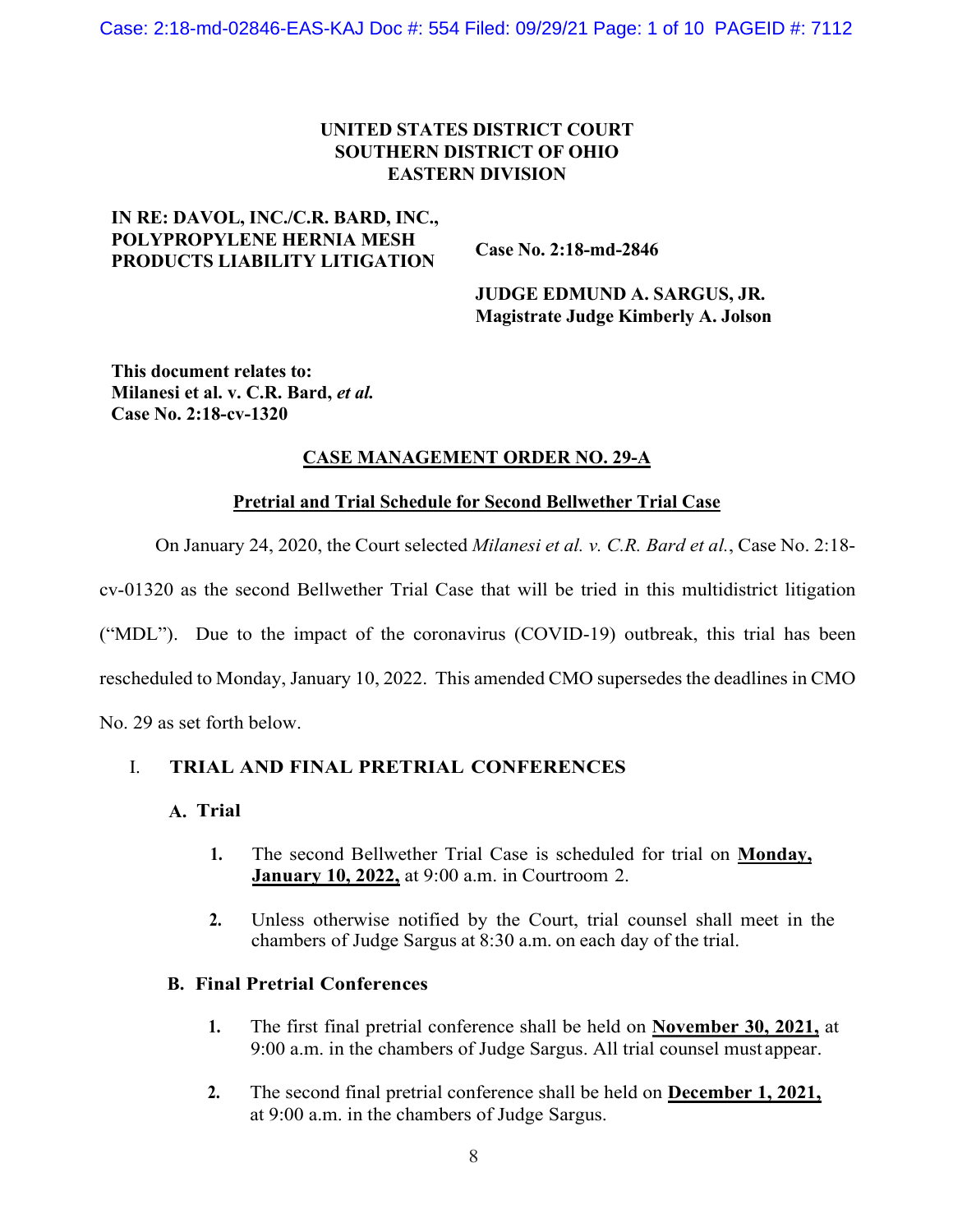- a. The Court will resolve any remaining objections to the deposition designations<sup>1</sup> and objections to the exhibits at that time.
- b. All trial counsel must appear.
- c. Attached to this CMO is the Court's Final Pretrial Order ("CMO 29-A"). The parties shall jointly submit CMO 29-B on or before **Monday, January 3, 2022.**

# II. **WITNESS LISTS**

# **A. Deadlines**

- **1.** Plaintiffs shall serve their witness list by **September 24, 2021.**
- **2.** Defendants shall serve their witness list by **October 1, 2021.**

# **B. Procedures**

**1.** Witnesses not included on a party's witness list shall not be called at trial absent agreement by the parties or a showing of good cause as to why the witness was not included on the witness list. The parties will use good faith efforts to list persons whom they actually intend to call at trial (live or by deposition) based upon on a good faith best current intentions "will call" list, and persons whom they currently believe are unlikely to be called but may be called on a "may call" list. The parties shall also use good faith efforts to state whether each proposed witness will be called live, or by deposition.

# III. **DEPOSITION DESIGNATIONS**

# **A. Deadlines**

- **1.** The parties shall serve page/line designations of the deposition testimony from the top ten (or less) depositions that each anticipate playing in their case by **October 15, 2021.**
- **2.** As to the witnesses timely designated by the opposing parties, the parties shall serve (a) page/line counter-designations of deposition testimony; and (b) objections to other party's page/line deposition designations by **October 29, 2021.**

<sup>&</sup>lt;sup>1</sup> To the extent that the depositions designations/objections have not yet been ruled on through the process of rolling submissions outlined in Section III of this Order, the Court will decide any remaining designation issues at this time.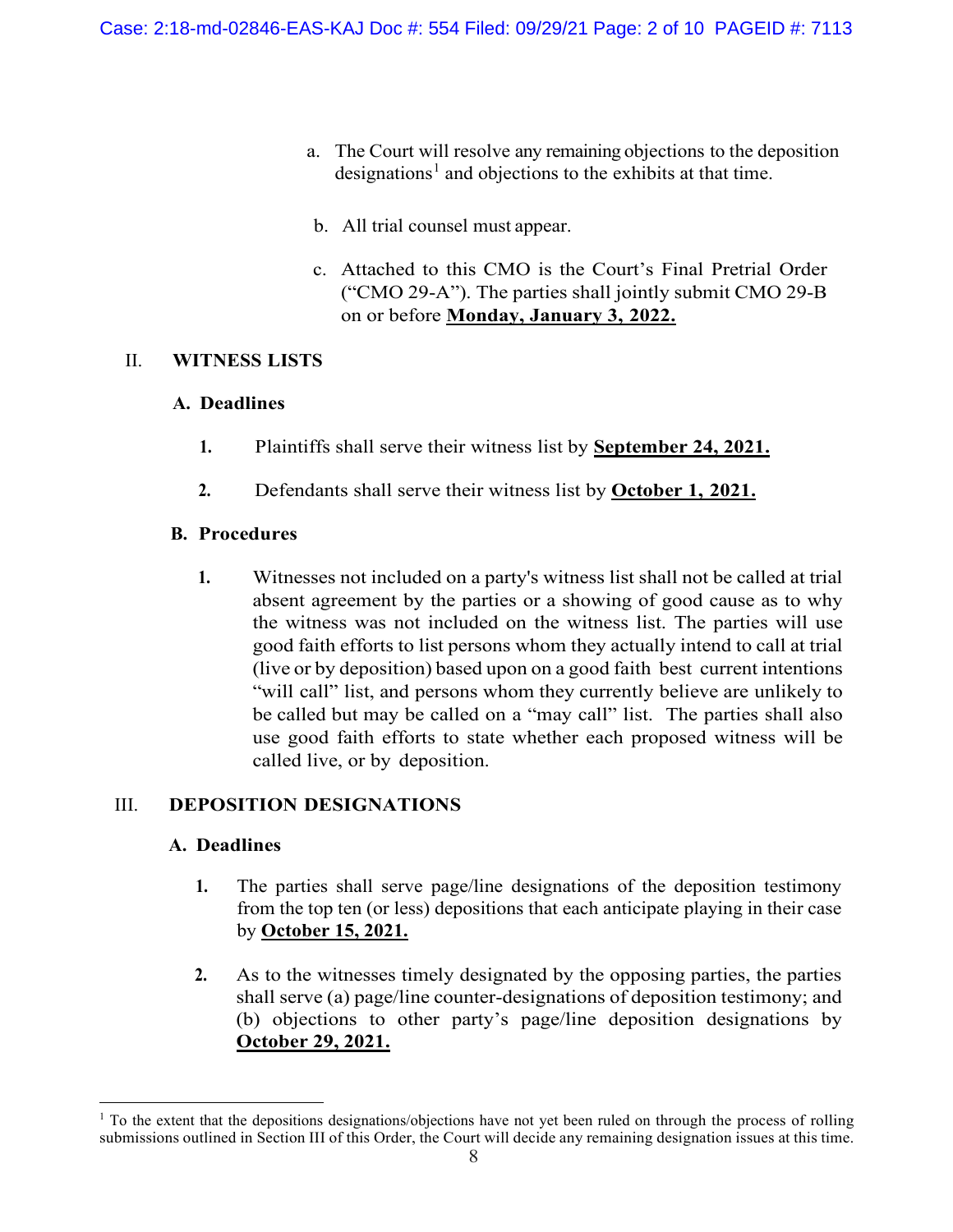- **3.** As to the witnesses timely designated by the opposing parties, the parties shall serve (a) page/line counter-counter designations of deposition testimony; and (b) objections to the other parties' page/line deposition counter-designations by **November 12, 2021.**
- **4.** As to the witnesses timely designated by the opposing parties, the parties shall serve objections to the other parties' page/line counter-counterdesignations by **November 19, 2021.**
- **4.** For any deposition taken on or after October 9, 2021, any affirmative page/line designations are due one week after the receipt of the final deposition transcripts, objections and counter-designations are due one week after the affirmative page/line designations are delivered, objections and counter-counter-designations are due one week after the objections and counter-designations are delivered, and objections to counter-counter designations are due five days after the counter-counter designations are delivered.
- **5.** All page/line designations, counter-designations, counter-counterdesignations, and objections shall be exchanged by the parties in an Excel format to be agreed on by the parties.
- **6.** After the exchange of the foregoing materials, the parties shall confer in an attempt to resolve any objections by November 30, 2021.

### **B. Due to Court**

On a rolling basis, the parties shall, by **November 15, 2021, at 5:00 p.m.,** begin submitting to the Court the complete designations and objections for timely designated witnesses that remain after the parties' meet-and-conferral process. The submission shall be in same format that was done for the Calabrese, Hutchinson, and Baker depositions in the *Johns* (2:18-cv-01509) trial; specifically, a complete "run report" of all live designations with brief "bubble comments" for live objections and responses thereto. The first submission shall contain at least two depositions and each subsequent submission of no less than two depositions will occur every Monday at 5:00 p.m. until the Second Final Pre-Trial Conference. With each submission, but only to the extent that attaching pages is necessary for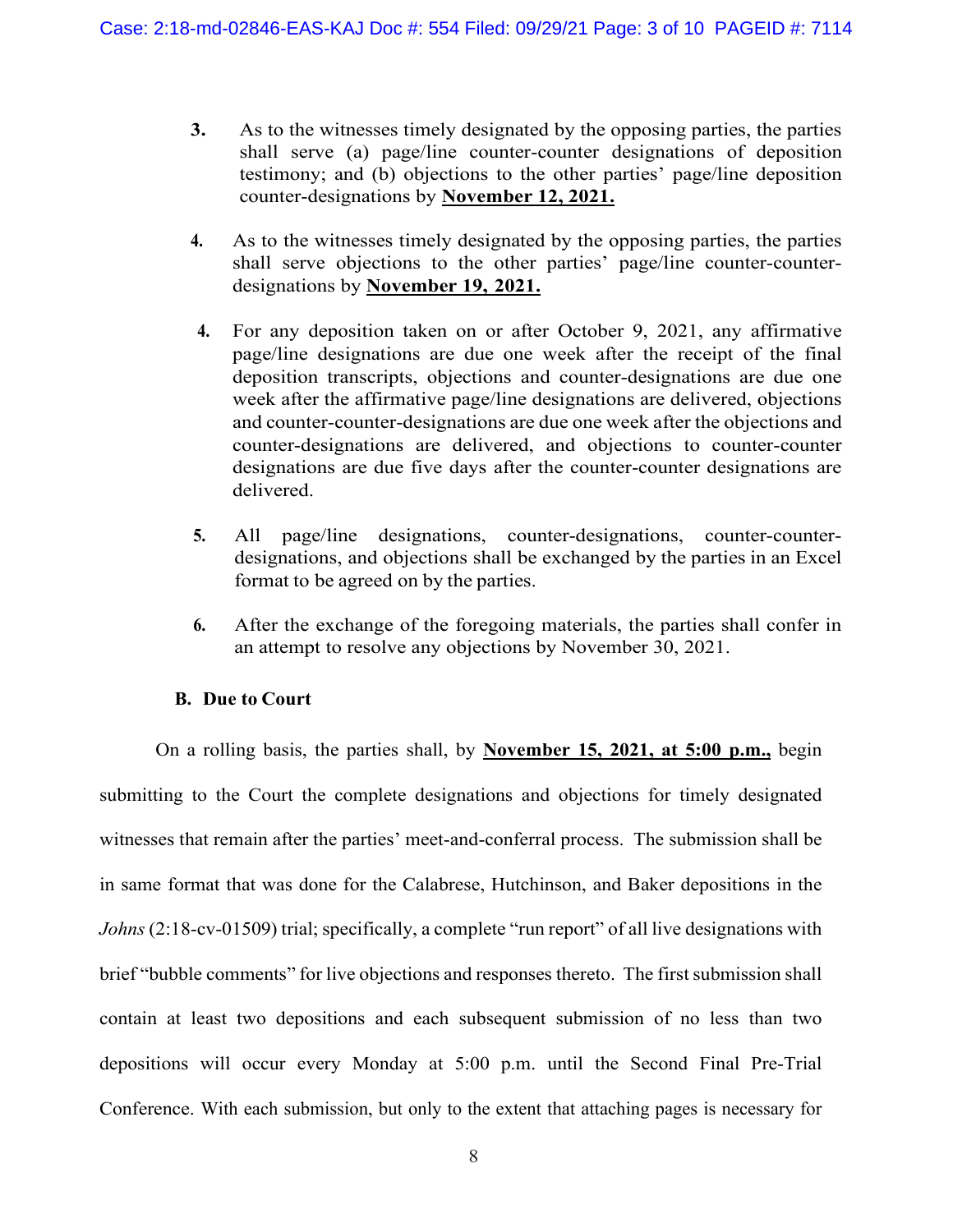the Court to rule on any pending objection, the parties shall attach the relevant pages of the exhibits referenced in any designated testimony.<sup>2</sup> Further, the parties shall each submit no more than one page, double-spaced describing the deponent's position and potentially relevant testimony to the claims or defenses in this case.

# **IV. EXHIBIT LISTS**

# **A. Deadlines**

- **1.** The parties shall mark their documentary or physical evidence in advance of trial. The exhibits shall comport with all of the requirements of Federal Rule of Civil Procedure 26(a)(3)(A).
- **2.** Plaintiffs shall serve their exhibit list in a format to be agreed by the parties, which shall include all document production numbers *(i.e.,* all known bates numbers, if applicable) and/or a description of the document (if there is no bates number) by **October 25, 2021.** An electronic copy of the exhibits shall also be provided on or before **October 27, 2021,** in a format to be agreed by the parties. Demonstrative exhibits shall be shown to opposing counsel before being displayed to the jury.
- **3.** Defendants shall serve their exhibit list in a format to be agreed by the parties, which shall include all document production numbers *(i.e.,* all known bates numbers, if applicable) or a description of the document (if there is no bates number), by **November 8, 2021.** An electronic copy of the exhibits shall also be provided by **November 10, 2021,** in a format to be agreed by the parties. Defendants shall serve any objections to Plaintiffs' exhibit list by **November 12, 2021.**
- **4.** Plaintiffs may serve any objections to Defendants' exhibit list by **November 19, 2021,** at 9:00 a.m.
- **5.** The parties shall have the right to supplement their exhibit list(s) in light of any and all ongoing discovery.

# **B. Due to Court**

All unresolved objections must be submitted to the Court by **November 15, 2021,** at

<sup>&</sup>lt;sup>2</sup> The parties shall meet and confer in good faith on the need for attaching exhibits. If there is a disagreement, the party that seeks to attach the exhibit shall state why it believes attaching the exhibit is necessary for the Court's decision.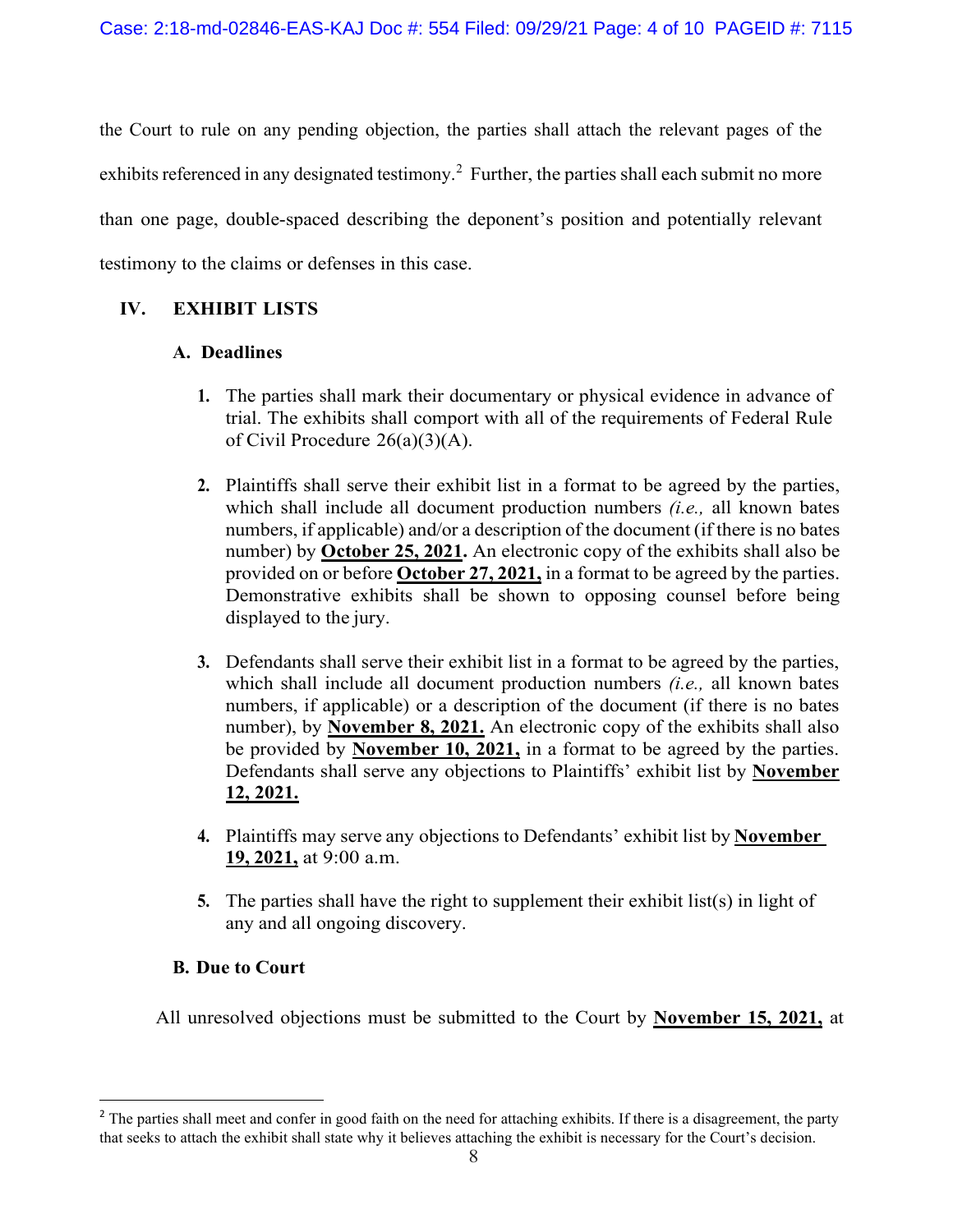#### Case: 2:18-md-02846-EAS-KAJ Doc #: 554 Filed: 09/29/21 Page: 5 of 10 PAGEID #: 7116

9:00 a.m., along with copies of the exhibits to which there are unresolved objections in a threeringed, tabbed notebook.

The Court strongly encourages the parties to utilize the electronic courtroom technology for presentation of evidence. The parties shall report to the Court, by joint submission, on or before the date of the first final pretrial conference, their intent to use the technology. If the parties are not utilizing the Court's complete electronic technology, they shall present their exhibits by using the document cameras (ELMOs) located at counsel tables. The parties shall provide copies of the exhibits to the Court as used during trial.

No later than the day trial commences, the parties shall provide one paper courtesy set of the exhibits that they intend to use at trial to the Court. These copies should incorporate the Court's rulings on objections.

The parties are directed to stipulate to the exhibits for which they have no objections in advance of trial to the furthest extent possible. A joint proposed stipulation and order regarding these exhibits must be submitted to the Court one week after the second final pretrial conference.

#### **C. Exhibits During Trial**

At trial, counsel may not approach a witness to tender an exhibit. Rather, the Courtroom Deputy will place each exhibit before each witness. In formulating a question to a witness, counsel shall clearly specify the exhibit number or designation involved to ensure a clear trial record.

Exhibits introduced for the first time must be displayed to opposing counsel. Counsel shall be prepared to provide copies of such exhibits to opposing counsel, the Court, and the witness.

The parties shall also provide to the Courtroom Deputy each morning a list of exhibits that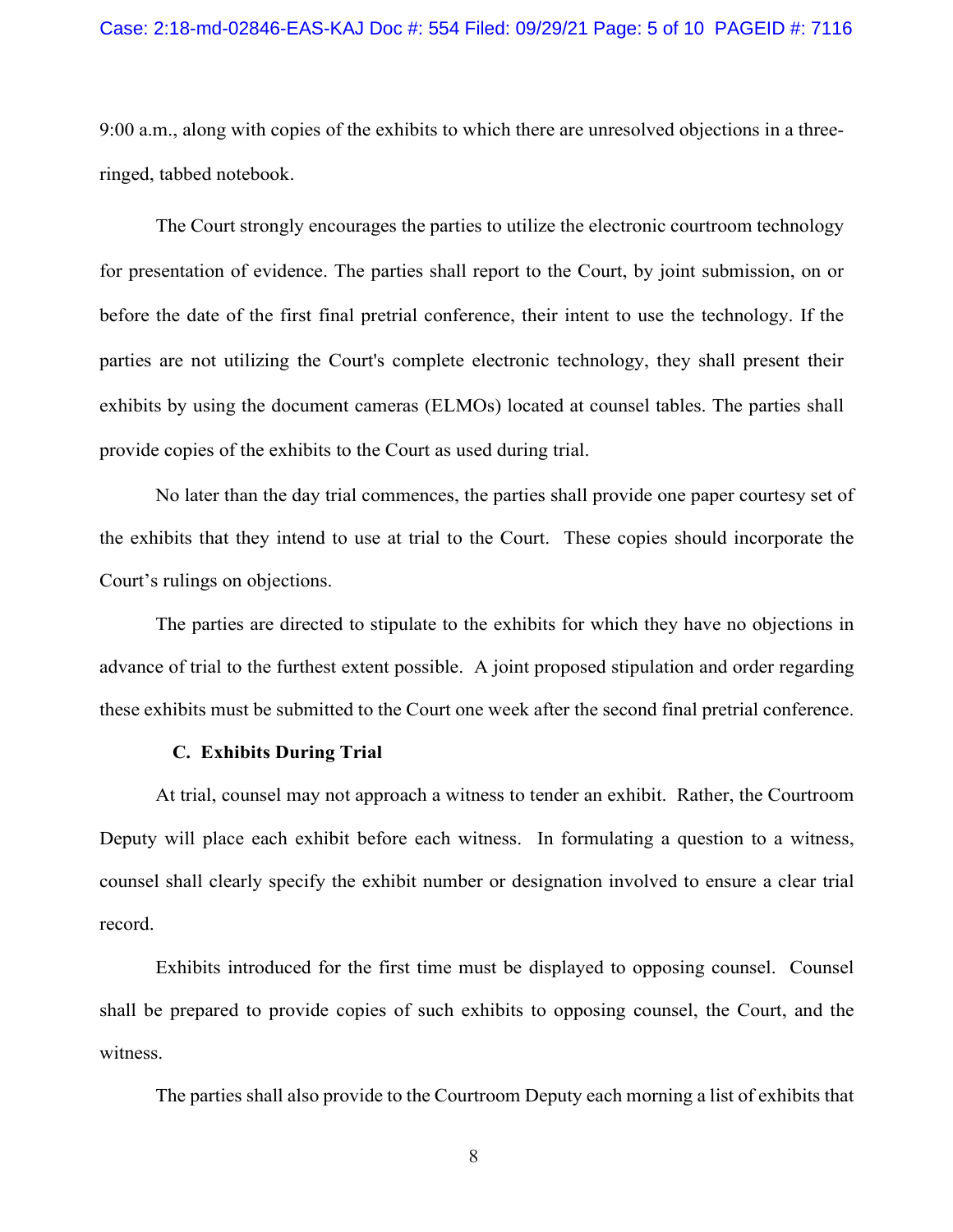the witnesses plan to testify to during that day of trial.

# **V. MOTIONS IN LIMINE**

### **A. Deadlines**

- **1.** Motions *in limine* shall be filed by **October 15, 2021.**
- **2.** Responses in opposition to motions *in limine* shall be filed by **October 29, 2021.**
- **3.** No reply is permitted without leave of Court, and only then for good cause.

# **B. Procedures**

- **1.** The following apply to all *in limine* motions:
	- *a.* Index to motions *in limine:* If filing more than one *in limine*  motion, the party shall submit to the Court and to the opposing party an "Index to Motions *inLimine."*
	- b. Attachments to motions *in limine:* If filing an *in limine* motion seeking an evidentiary ruling on a category of documents, testimony, or argument the party shall attach to the *in limine*  motion document(s) or testimony on which it seeks a pre-trial ruling. A party responding shall attach any document or testimony that it deems is necessary for the Court to fully consider the evidentiary issue presented.
	- c. Page Limitation: Individual *in limine* motions and responses shall be limited to 10 double-spaced pages; replies shall be limited to 6 double-spaced pages absent agreement of the parties or leave of Court.
	- d. The moving party shall indicate in any motion *in limine* whether the Court ruled on the issue previously and, if so, whether it is moving to preserve the issue for appeal or whether it is seeking a different ruling because of new or different circumstances, a change in controlling law, or other good cause.
- **2.** The parties shall indicate in any *in limine* motion whether the Court ruled on the issue previously, whether they are moving to preserve, or whether they are asking for reconsideration because of new or different circumstances or other good cause.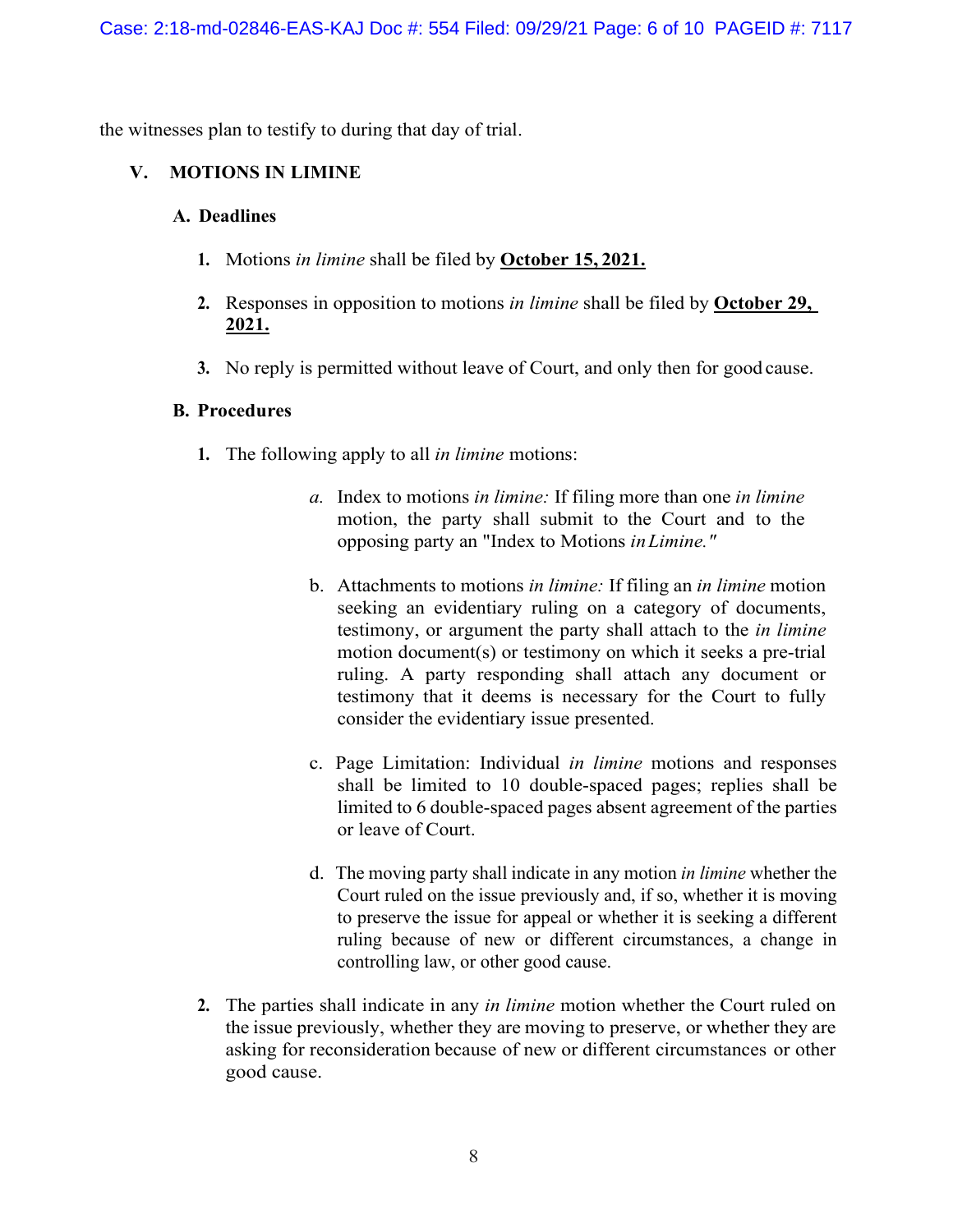#### **VI. VOIR DIRE**

The parties shall exchange proposed voir dire questions on **December 6, 2021.** The parties shall submit their proposed voir dire questions to the Court by **December 13, 2021.**

The whole panel of prospective jurors (i.e. those in the jury box and those seated in the rear of the courtroom) will be examined collectively. The Court will conduct some of the voir dire examination.

After voir dire, the Court will consider challenges for cause and peremptory challenges. Each prospective juror is assigned a number by the Clerk's Office. A list of the jurors' names and numbers is available to counsel prior to the commencement of trial. When challenging a juror, counsel should refer to the juror by name and number.

Counsel will not be permitted to question jurors individually regarding background information. This information is contained in juror questionnaires which will be on file in the Clerk's Office. Counsel should examine these forms prior to the commencement of trial. Counsel should contact the Court's Law Clerk, Ashlee Riner, who can be reached at (614) 719- 3253 or ashlee  $rinter@obsd.uscourts.gov$ , to arrange access to juror questionnaires.

Because of the length of the estimated length of this trial, an additional questionnaire to be sent to the jury pool. The main question in this questionnaire will be whether the juror can serve for the length of the trial. The Court will entertain additional questions the parties propose to be in included in the questionnaire.

### **VII. JURY INSTRUCTIONS**

#### **A. Jury Instructions from the Court**

The Court will prepare preliminary and general jury instructions. The parties may obtain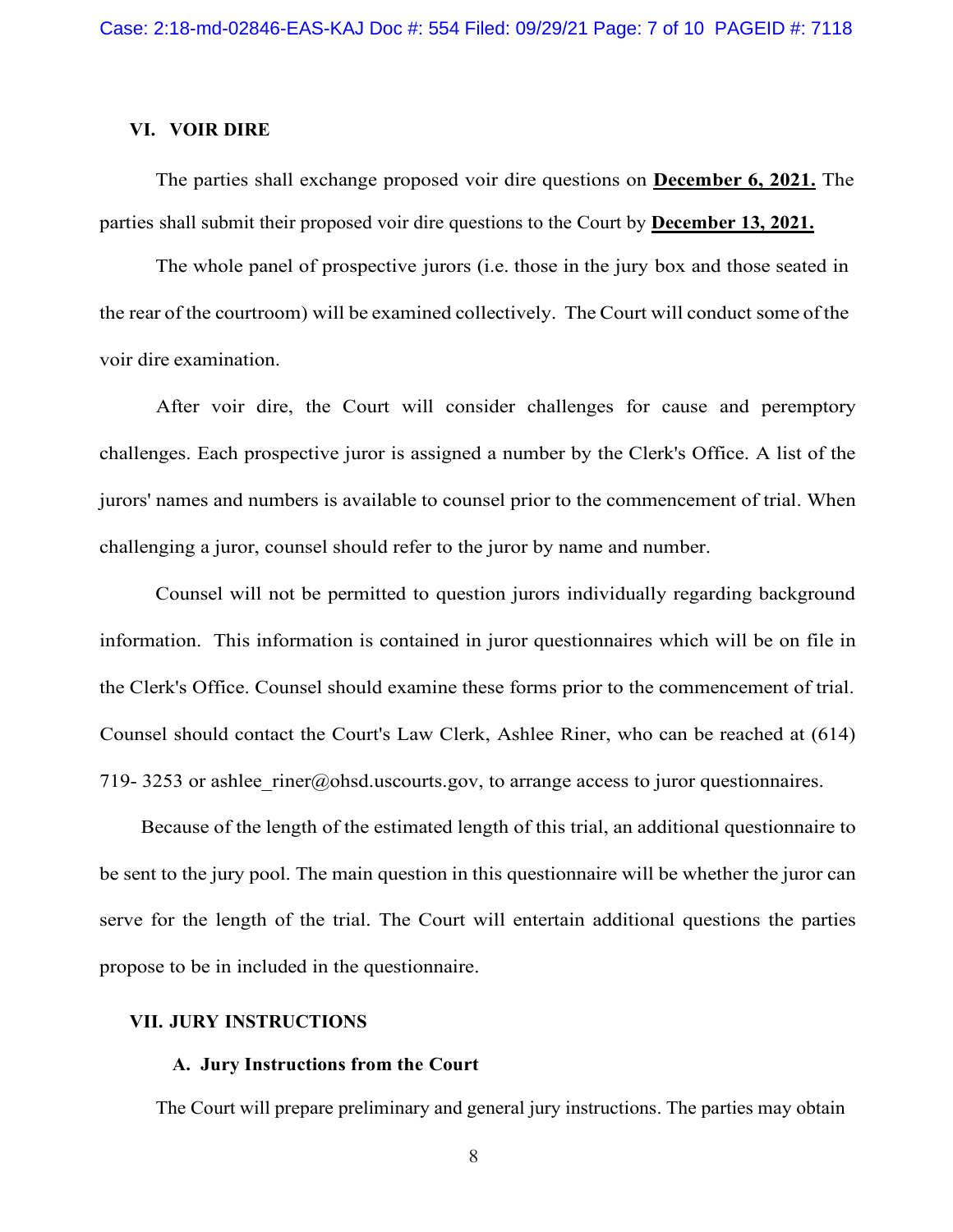an example of the Court's general instructions from the Court's Law Clerk, Ashlee Riner. The parties shall concentrate their efforts on the case-specific instructions.

### **B. Proposed Jury Instructions from the Parties**

The parties shall submit jointly one set of proposed jury instructions which contains the parties agreed upon case-specific instructions, and, in the event the parties cannot agree on an instruction, each party's own individual proposed case-specific instruction. To this end, counsel shall adhere to the following procedures:

- **1.** The parties shall serve their proposed jury instructions on each other on or before **December 6, 2021.**
- **2.** Counsel then shall meet, confer and agree on proposed case-specific jury instructions.
- **3.** If, after concerted good faith effort, the parties are unable to agree upon a particular case-specific instruction, each party shall propose its own version. Plaintiff's version shall be presented first, immediately followed by Defendant's version of the jury instruction, complete with pinpoint citations to binding authority. Each version, Plaintiff's and Defendant's, shall appear together on one page for ready comparison. Versions of longer instructions (over one page) shall appear one after another. A party may indicate its general objection to the giving of the proposed instruction.
- **4.** Proposed case-specific jury instructions shall be submitted to the Court on or before **December 13, 2021.**

All instructions shall be concise, understandable and neutral. Further, counsel shall at

a minimum agree on a common index and the proposed instructions from all parties shall

correspond to the index.

# **VIII. MODIFICATION**

The parties may by agreement modify the dates within this CMO that affect only the parties. All deadlines established for submissions to the Court may only be modified for good cause and with the permission of the Court.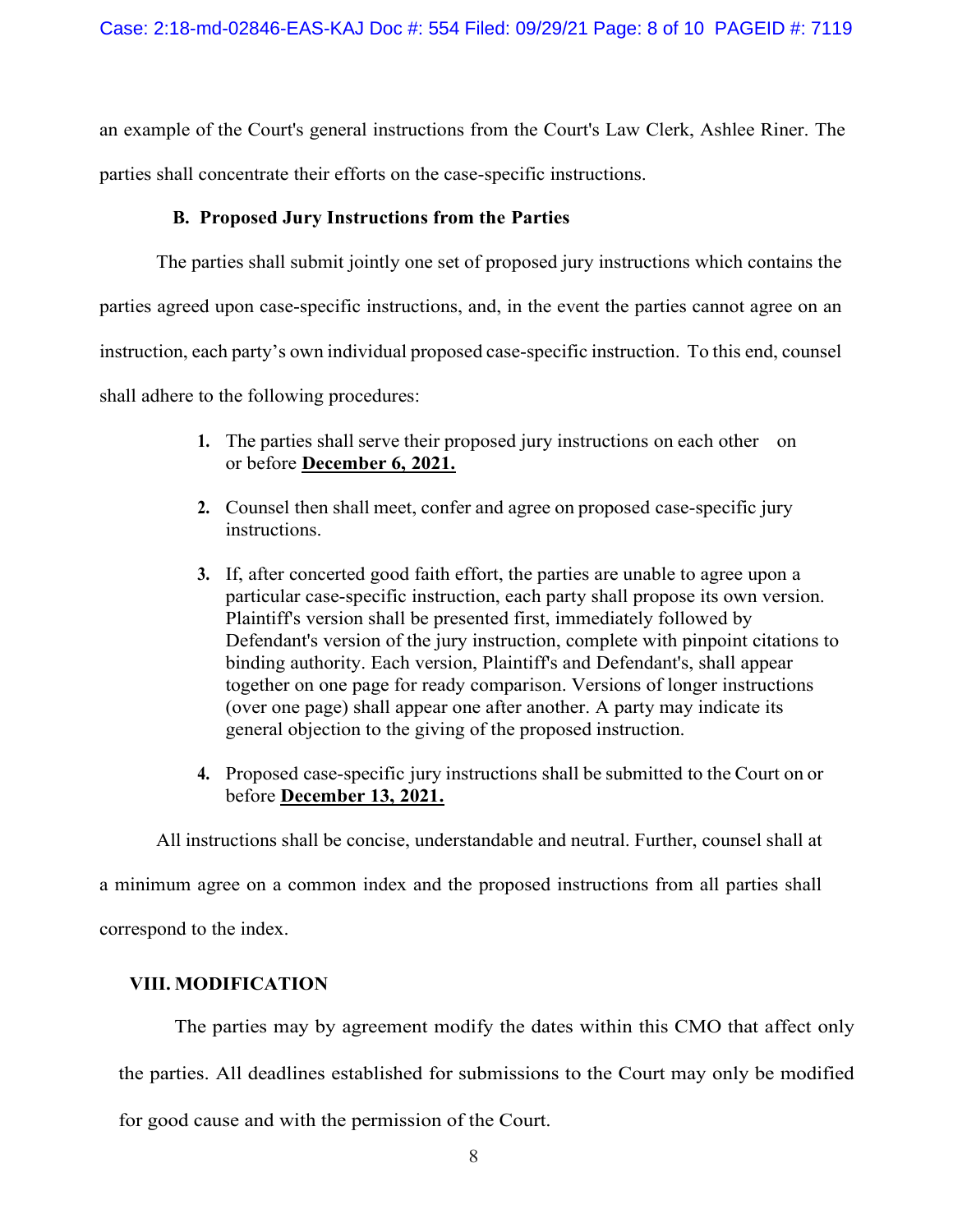### **IX. ADDITIONAL GUIDELINES**

#### **A. Jury**

Any prospective juror may be challenged for cause. Each party shall be entitled to three (3) peremptory challenges. 28 U.S.C. § 1870. The parties will exercise their peremptory challenges alternately with the plaintiff exercising the first challenge. If either party "passes," that challenge will be counted as used.

In most civil cases the Court will seat a jury of eight (8) members. In accordance with Federal Rule of Civil Procedure 48, all jurors shall participate in the verdict unless excused pursuant to Rule 47(c). Unless the parties otherwise stipulate, the verdict shall be unanimous.

#### **B. Trial Procedure**

Trial will commence every day at 9:00 a.m. The Court will take one mid-morning break, one lunch break, and one mid-afternoon break each day.

### **C. Disclosure of Live Witnesses**

Unless the parties agree otherwise, given the nature of this trial, including the extraordinary amount of documents and preparation, disclosure of live witnesses to be called to testify, and expected order, shall be made 24 hours in advance of the witness testifying.

Any new witness for a Monday shall be disclosed on Friday before 9:00 p.m. (Eastern Standard Time). The parties shall use good faith efforts to notify opposing counsel of witnesses to be presented by deposition designations 24 hours in advance of their use at trial, but the intent of this is not to preclude a party from utilizing a deposition designation if time allows for such use during the natural progression of the trial.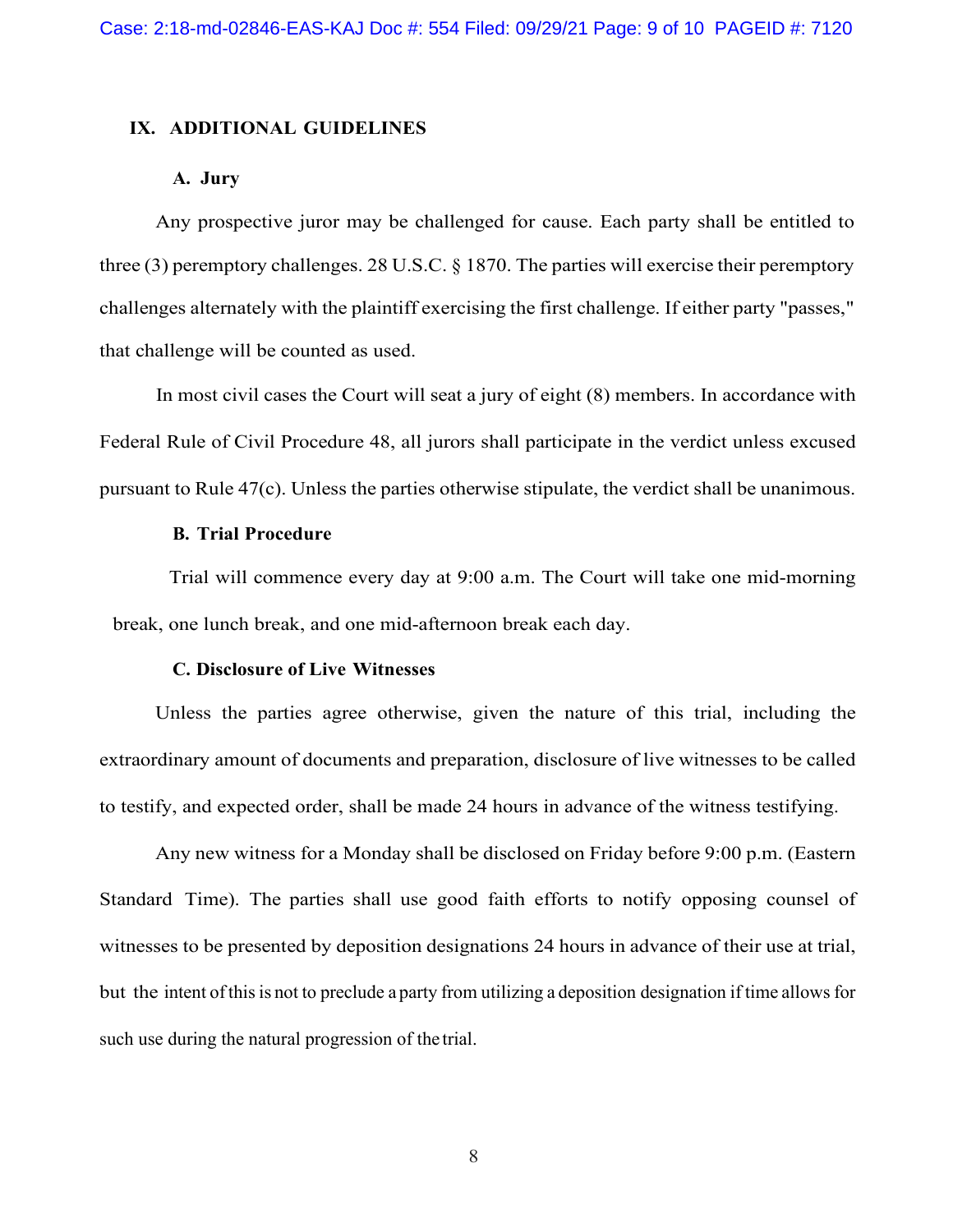### **D. Other Matters**

This Order supersedes all previous orders in this case to the extent previous orders are inconsistent with this Order.

The parties shall address questions about this Order to the Court's Law Clerk, Ashlee Riner. When calling or emailing, please have counsel for all parties participating or with fewer than all counsel participating with express permission of non-participating counsel.

# **IT IS SO ORDERED.**

SIGNED 29<sup>th</sup> day of September, 2021.

s/Edmund A. Sargus, Jr. EDMUND A. SARGUS, JR. UNITED STATES DISTRICT JUDGE

s/Kimberly A. Jolson KIMBERLY A. JOLSON UNITED STATES MAGISTRATE JUDGE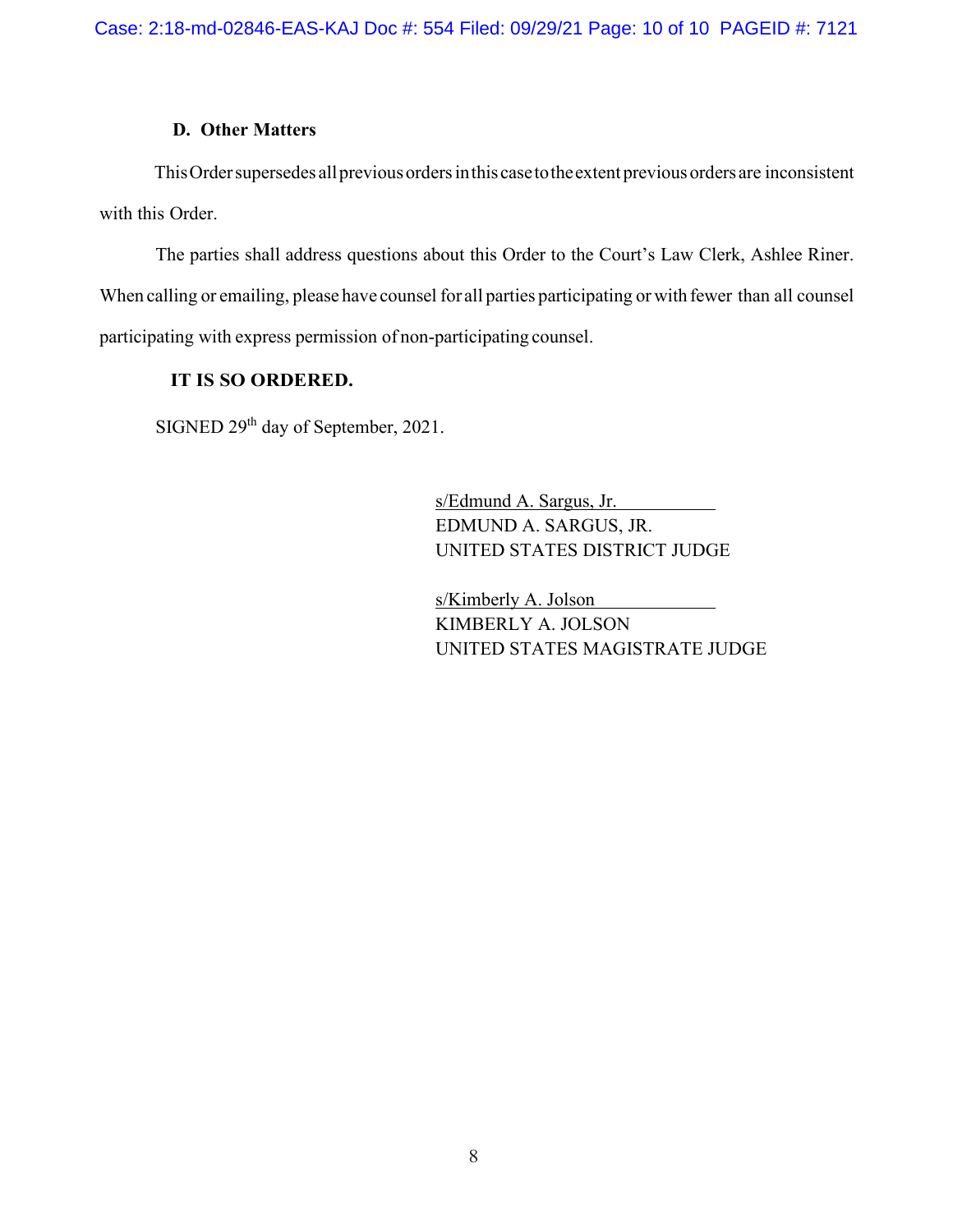Case: 2:18-md-02846-EAS-KAJ Doc #: 554-1 Filed: 09/29/21 Page: 1 of 5 PAGEID #: 7122

### **UNITED STATES DISTRICT COURT SOUTHERN DISTRICT OF OHIO EASTERN DIVISION**

**Plaintiff,**

**\_\_\_\_\_\_\_\_\_\_\_\_\_\_\_\_\_\_\_\_\_\_\_,**

**-V- Case No. JUDGE EDMUND A. SARGUS, JR. Magistrate Judge** 

**Defendants.**

**\_\_\_\_\_\_\_\_\_\_\_\_\_\_\_\_\_\_\_\_\_\_\_,**

### **FINAL PRETRIAL ORDER (REQUIRED FORM)**

The Court held a final pretrial conference in this case on \_\_\_\_\_\_\_\_\_\_\_\_\_\_\_\_\_\_\_\_\_\_ at \_\_\_\_\_\_\_\_ a.m.,

pursuant to Fed. R. Civ. P. 16.

### **I. APPEARANCES:**

For Plaintiff:

For Defendant:

### **II. NATURE OF ACTION**

A. This is an action for

B. The jurisdiction of the Court is invoked under Title \_\_\_\_, United States Code,

Section \_\_\_\_\_\_.

- C. The jurisdiction of the Court (is) (is not) disputed.
- **III.** TRIAL LENGTH: The estimated length of trial is \_\_\_\_\_ days.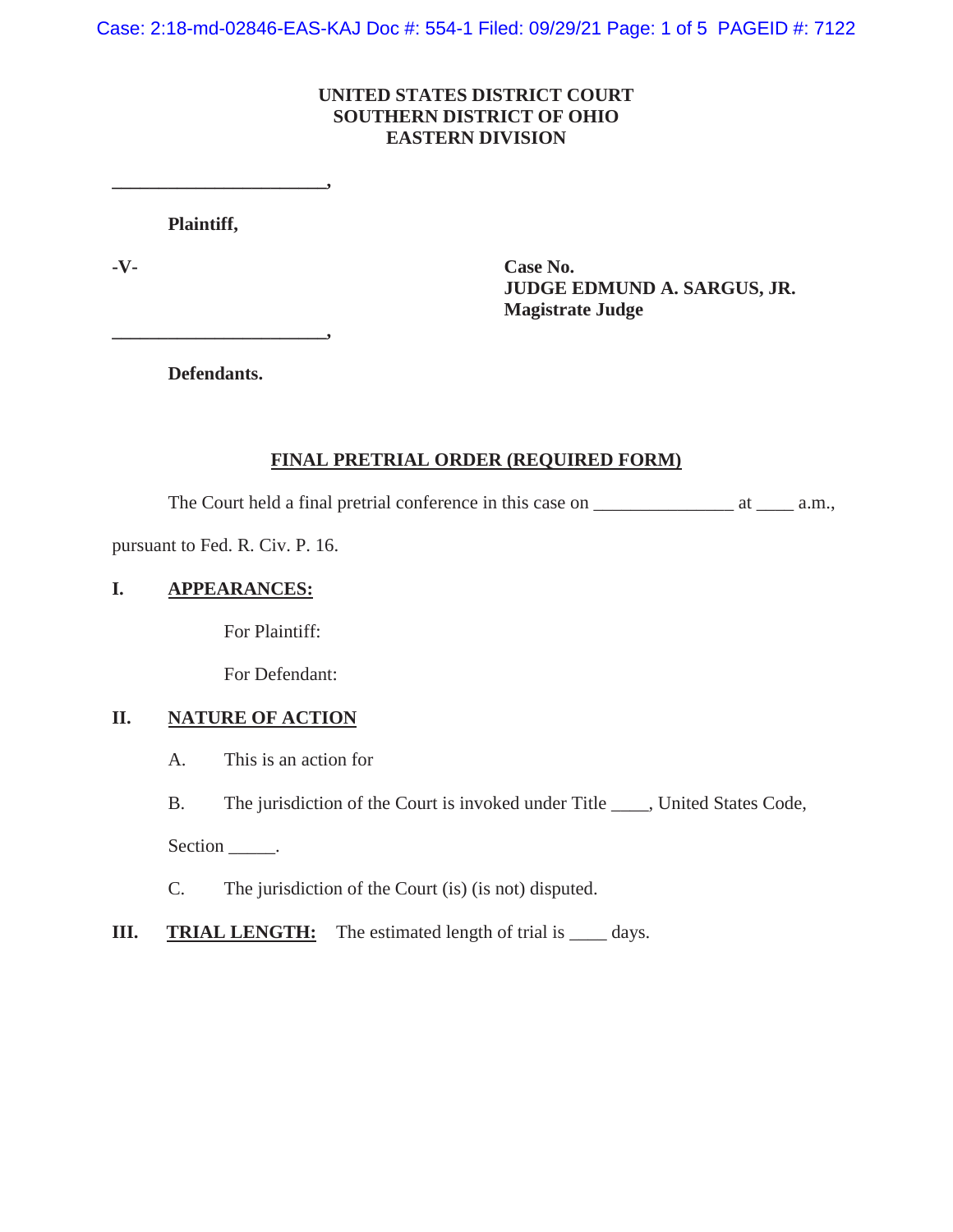# **IV. AGREED STATEMENTS AND LISTS:**

### **A. General Nature of the Claims of the Parties**

l. Plaintiffs' Claims: Set out brief summary without detail; an itemized statement of special damages should be included.

2. Defendants' Claims: Set out brief summary without detail.

### **B. Uncontroverted Facts**

Suggested language: The following facts are established by admissions in the pleadings or by stipulations of counsel. Set out uncontroverted or uncontested facts in chronological order.

### **C. Contested Issues of Fact and Law**

### 1. Contested Issues of Fact.

Suggested language: The contested issues of fact remaining for decision are . . . Set out a brief statement of the remaining contested issues of fact.

### 2. Contested Issues of Law.

Suggested language: The contested issues of law in addition to those implicit in the foregoing issues of fact, are . . . Set out a brief statement of the remaining contested issues of law.

OR There are no special issues of law reserved other than those implicit in the foregoing issues of fact.

### **D. Witnesses**

1. Suggested language: In the absence of reasonable notice to opposing counsel to the contrary, plaintiff will call, or will have available at the trial:

OR Plaintiff may call: Provide a brief synopsis of each witness' testimony.

2. Suggested language: In the absence of reasonable notice to opposing counsel to the contrary, defendant will call, or will have available at the trial:

OR Defendant may call: Provide a brief synopsis of each witness' testimony.

3. Suggested language: In the absence of reasonable notice to opposing counsel to the contrary, \_\_\_\_\_\_\_\_\_\_\_\_\_ will call:

OR \_\_\_\_\_\_\_\_\_\_\_ may call: (provide a brief synopsis of each witness' testimony; use for third parties).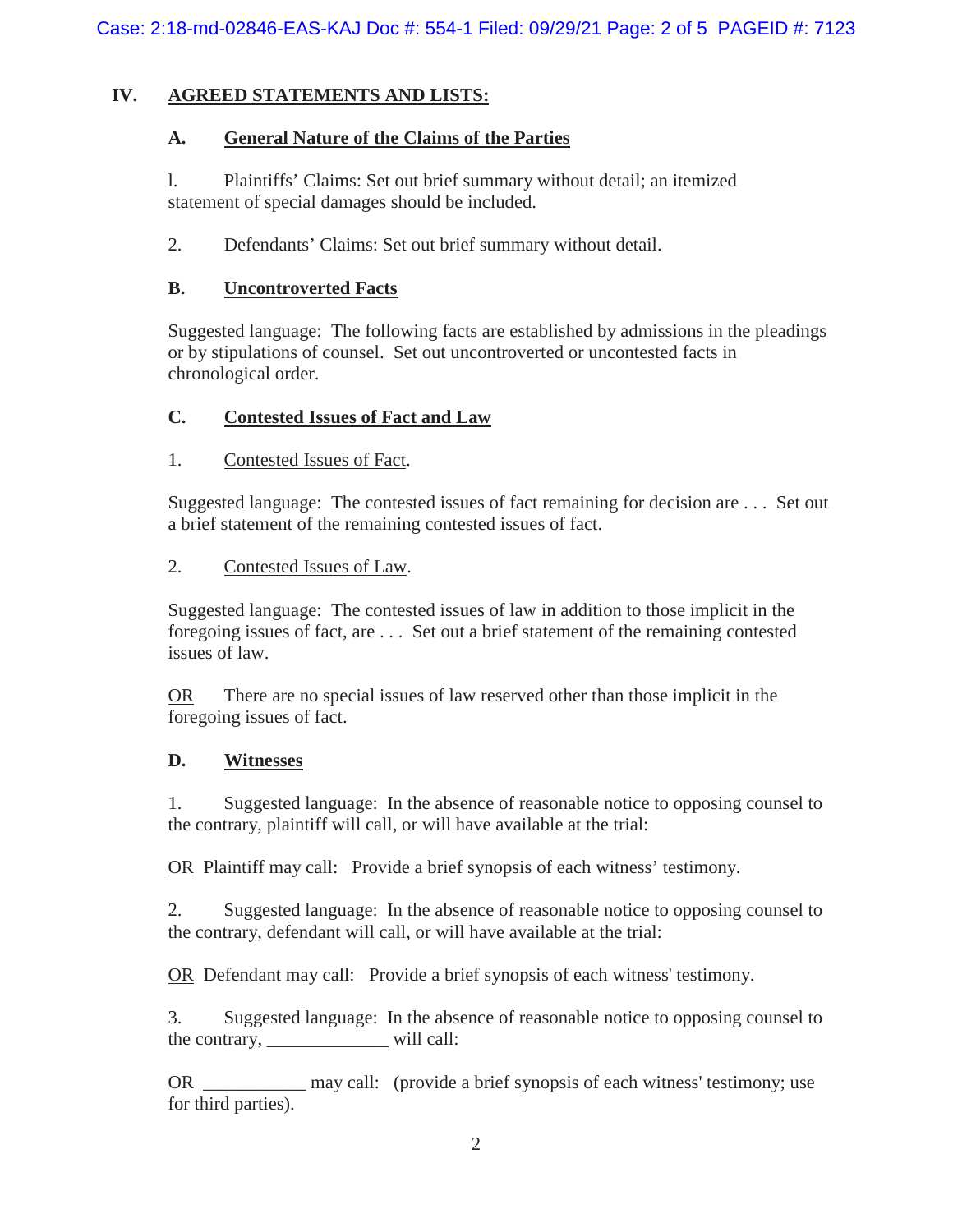4. In the event other witnesses are to be called at the trial, a statement of their names and addresses and the general subject matter of their testimony will be served upon opposing counsel and filed with the Court at least five (5) days prior to trial.

5. There is reserved to each of the parties the right to call such rebuttal witnesses as may be necessary, without prior notice to the other party. Questions frequently arise as to whether a witness will offer rebuttal testimony or is more appropriately designated as part of the case-in-chief. If questions arise as to the nature of a witness' testimony, the Court will err on the side of required disclosure five (5) days prior to trial of rebuttal witnesses. If no disclosure is made, the Court shall not permit such witness to testify.

Note: *Only witnesses listed in the Final Pretrial Order will be permitted to testify at the trial, except witnesses called solely for the purpose of impeachment or for good cause shown.*

# **E. Expert Witnesses**

Suggested language: Parties are limited to the following number of expert witnesses, including treating physicians, whose names have been disclosed to the other side.

- 1. Plaintiff: List all expert witnesses plaintiff intends to call at trial.
- 2. Defendant: List all expert witnesses defendant intends to call at trial.

Counsel have attached a resume or curriculum vitae of each expert's qualifications as a part of Exhibit A herein.

# **F. Depositions**

During trial, reading of depositions frequently presents problems that can be eliminated by advance discussion and preparation. The pretrial order shall list depositions to be read into evidence and any objections thereto identifying the objecting party, portions objected to, and the basis for the objections. All irrelevant and redundant matter and all colloquy between counsel in the deposition must be eliminated when the deposition is read. See also the requirements of Fed. R. Civ. P.  $26(a)(3)(B)$ .

Suggested language: Testimony of the following witnesses will be offered by deposition/videotape. List all witnesses whose testimony will be offered by deposition or videotape. If none, so state.

# **G. Exhibits**

Needless Court time is taken up in the marking of exhibits during trial. Accordingly, the exhibit list should be prepared prior to trial and set forth in the pretrial order. Exhibits that are to be admitted without objection should be listed first, then followed by a listing of exhibits to which there may be objections, noting by whom the objection is made (if there are multiple adverse parties), the nature of the objection, and the authority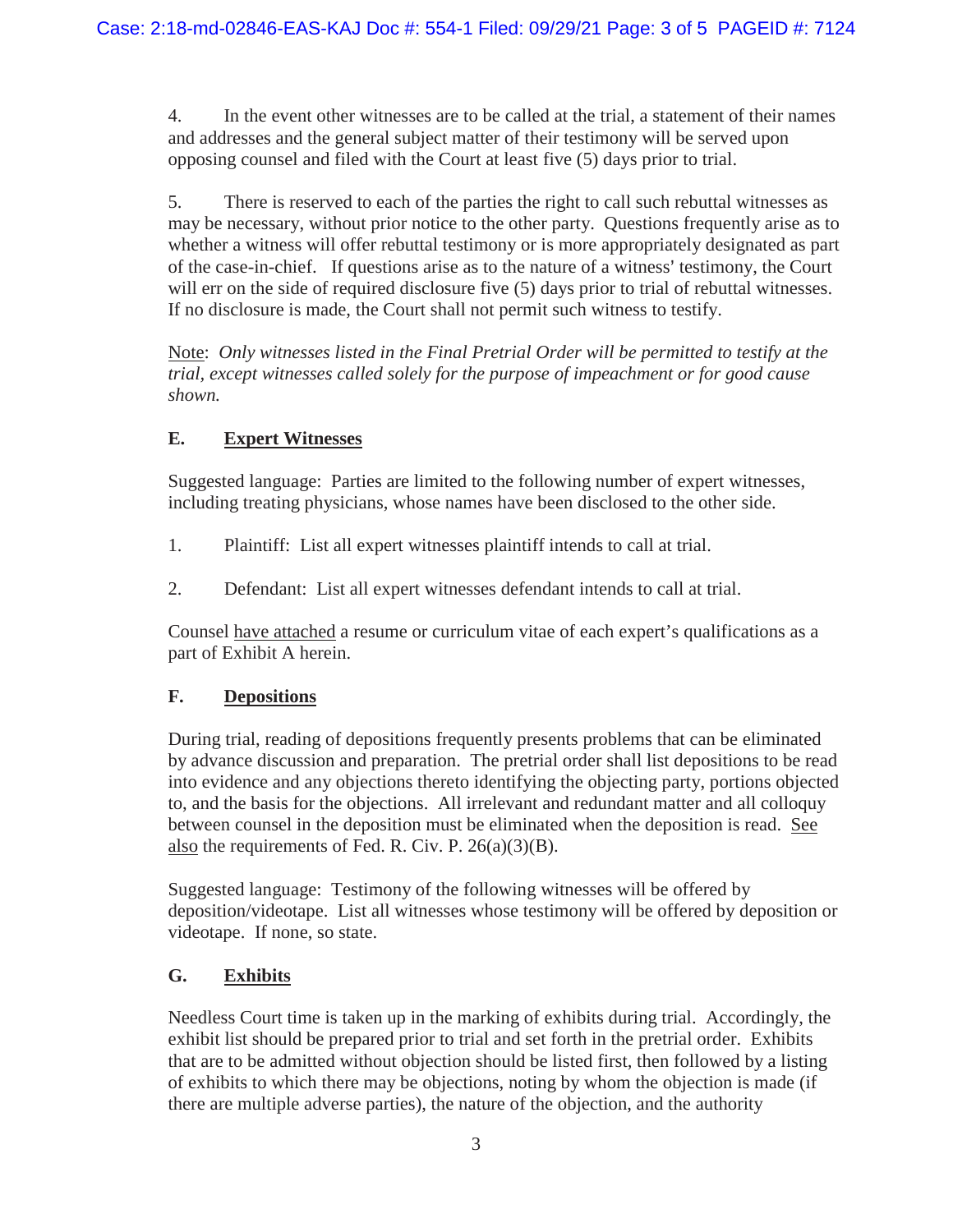supporting the objection.

Exhibit markers should be attached to all exhibits at the time they are shown to opposing counsel during the preparation of the pretrial order. A supply of marking tags for exhibits may be obtained from the courtroom deputy clerk. They should be attached to the lower right-hand corner whenever possible. See also the requirements of Fed. R. Civ. P.  $26(a)(3)(C)$ .

Except for good cause shown, the Court will not permit the introduction of any exhibits unless they have been listed in the pretrial order, with the exception of exhibits to be used solely for the purpose of impeachment.

Exhibit lists should be attached as appendices to the pretrial order as follows:

| Appendix B | Joint Exhibits            |
|------------|---------------------------|
| Appendix C | <b>Plaintiff Exhibits</b> |
| Appendix D | Defendant Exhibits        |
| Appendix E | Third-Party Exhibits      |

### **H. Stipulations**

Counsel have fully complied with the **Stipulations** section of the Court's Order Setting Trial Date and Settlement Conference.

### **I. Completion of Discovery**

Except for good cause, all discovery shall be completed before the Final Pretrial Order is signed by the Court. If discovery has not been completed, the proposed pretrial order shall state what discovery is yet to be done by each side, when it is scheduled, when it will be completed, and whether any problems (e.g., objections or motions) are likely with respect to the uncompleted discovery.

Suggested language:

- \* Discovery has been completed.
- \* Discovery is to be completed by \_\_\_\_\_\_, 20\_\_.
- \* Further discovery is limited to \_\_\_\_\_\_\_\_\_\_\_\_\_\_\_\_\_\_\_\_\_\_\_\_.
- \* The following provisions were made for discovery: *Specify all such provisions.*

# **V. MODIFICATION**

The Final Pretrial Order may be modified at or prior to the trial of this action to prevent manifest injustice. Such modification may be made by application of counsel or on motion of the Court.